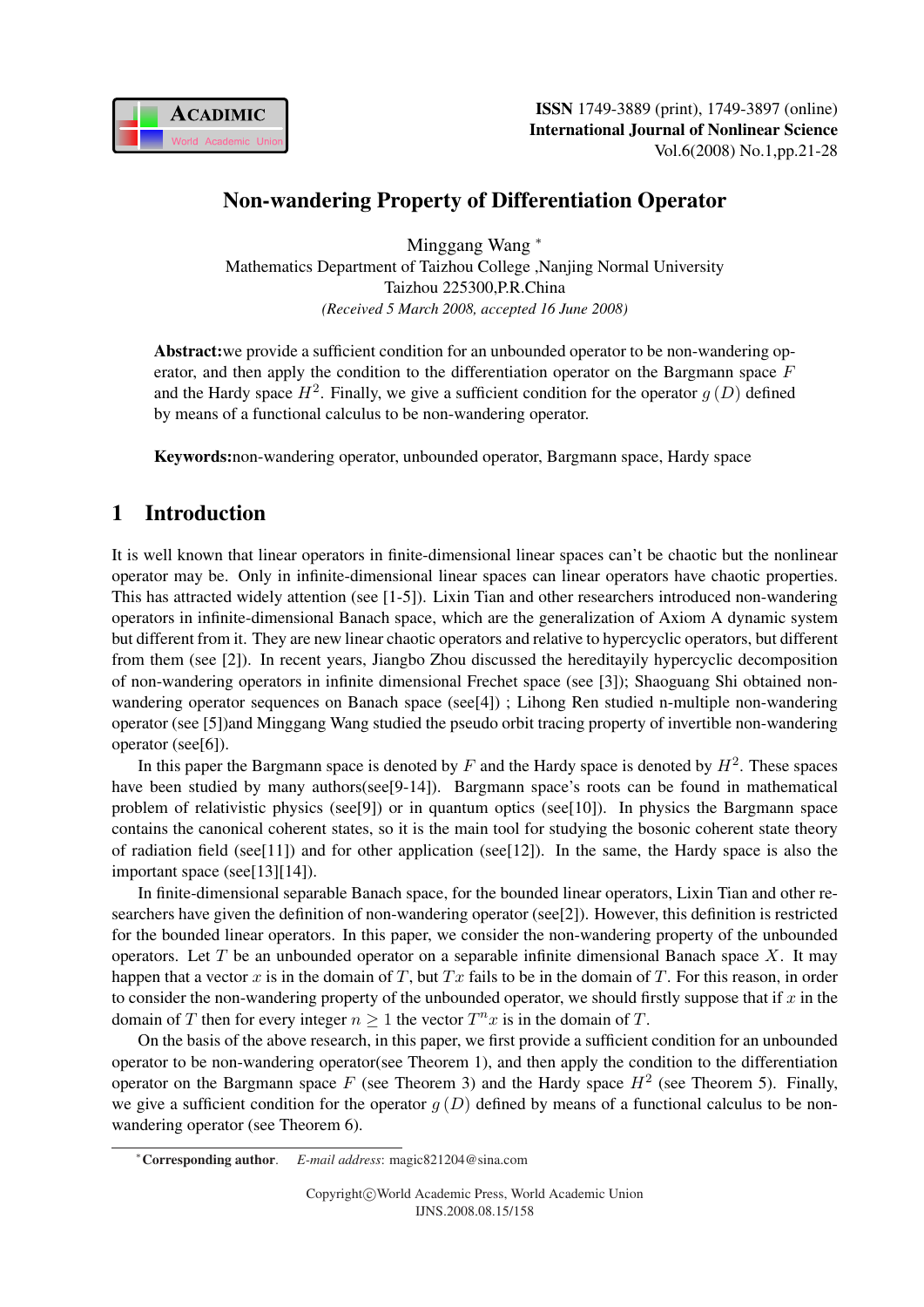## 2 Basic notation and definitions

**Definition 1** *([2])* Let  $(X, \|\cdot\|)$  be an infinite dimensional separable Banach space. Suppose  $T \in L(X)$ *(1) Assume that there exists a closed subspace*  $E \subset X$ , which has hyperbolic structure:  $E = E^u \oplus E$  $E^s$ ,  $TE^u = E^u$ ,  $TE^s = E^s$ , where  $E^u$ ,  $E^s$  are closed subspaces. In addition, there exists constants  $\tau$  (0 <  $\tau$  < 1) and  $C > 0$ , such that for any  $\xi \in E^u$ ,  $k \in N$ ,  $\left\|T^k \xi\right\| \geq C\tau^{-k}$   $\|\xi\|$ , and for any  $\eta \in E^s$ ,  $k \in \mathbb{Z}$  $N, \|T^k \eta\| \leq C\tau^k \|\eta\|$ ;

 $(2)$  Assume also that  $Per(T)$  *is dense in* E. Then T *is said to be a non-wandering operator relative to* E.

**Definition 2** *Suppose*  $T \in L(X)$  *and*  ${e_i}_1^{\infty}$  $\frac{\infty}{1}$  is a basis in X, then T is called a unilateral backward shift *operator relative to*  ${e_i}_1^{\infty}$  $\int_{1}^{\infty}$  *if*  $Te_n = e_{n-1}$   $(n > 1)$  *and*  $Te_1 = 0$ *.* 

# 3 Main results

**Theorem 1** Let  $(X, \|\cdot\|)$  be an infinite dimensional separable Banach space. T is an unbounded operator, *if for*  $\forall n \geq 1$ ,  $T^n$  *is the closed operator and*  $T$  *satisfy* (1) there exists a closed subspace  $E \subset X$ *, which has hyperbolic structure; (2)*  $Per(T)$  *is dense in* E. Then T *is a non-wandering operator relative to* E.

**Proof.** By the Closed Graph Theorem, we can easily obtain this result. ■

Remark 1 *In fact, from Theorem 1, if an unbounded operator* T *has non-wandering property, then* T *need to satisfy:* (1)  $T^n$  is the closed operator,  $\forall n \geq 1$  ; (2) there exists a closed subspace  $E \subset X$ , which has *hyperbolic structure relative to*  $T$ *; (3)*  $\overline{Per(T)} = E$ 

In the following, we will apply Theorem 1 to discuss the Non-wandering property of differentiation operator.

#### 3.1 Non-wandering property of differentiation operators in Bargmann space

Let  ${w_n}_{n \in N}$  be an arbitrary weight sequence, we define the iterated unbounded back-ward shift  $T^n$  in Bargmann space by

$$
T^n \left( \sum_{k \ge 0} C_k \frac{x^k}{\sqrt{k!}} \right) = \sum_{k \ge 0} \left( \prod_{j=k}^{n+k-1} w_j \right) C_{n+k} \frac{x^k}{\sqrt{k!}}
$$

with its domain in  $F$ , and we define

$$
D(T^{n}) = \left\{ f(x) = \sum_{k \geq 0} C_{k} \frac{x^{k}}{\sqrt{k!}} \left| \sum_{k \geq 0} |C_{k}|^{2} < \infty; \sum_{k \geq 0} \left| \prod_{j=k}^{m+k-1} w_{j} \right|^{2} |C_{k+m}|^{2} < \infty \right\}
$$

for all  $m \in N, 1 \leq m \leq n$ .

**Theorem 2** A linear unbounded backward shift operator  $T: F \rightarrow F$  is non-wandering operator if the *positive series*

$$
\sum_{n=0}^{\infty} \prod_{j=0}^{n-1} \frac{1}{|w_j|^2}
$$

*converges.*

Proof. From Theorem 1, we need three steps to proof the theorem:

(1) We proof that for  $\forall n \in N$ ,  $T^n$  is closed.

By the definition, we choose  $\{f_j\} \in D(T^n)$  , since F is a Hilber space, then  $\{f_j\} \to f_0$  in F, so  $f_j(x) = \sum C_{k,j} \frac{x^k}{\sqrt{1-x}} \to f_0(x) = \sum C_{k,j}^0 \frac{x^k}{\sqrt{1-x}} \quad j \to \infty$  $k\geq 0$  $C_{k,j} \frac{x^k}{\sqrt{k!}} \longrightarrow f_0(x) = \sum_{k \geq 0}$  $C_k^0 \frac{x^k}{\sqrt{k!}} \quad j \to \infty$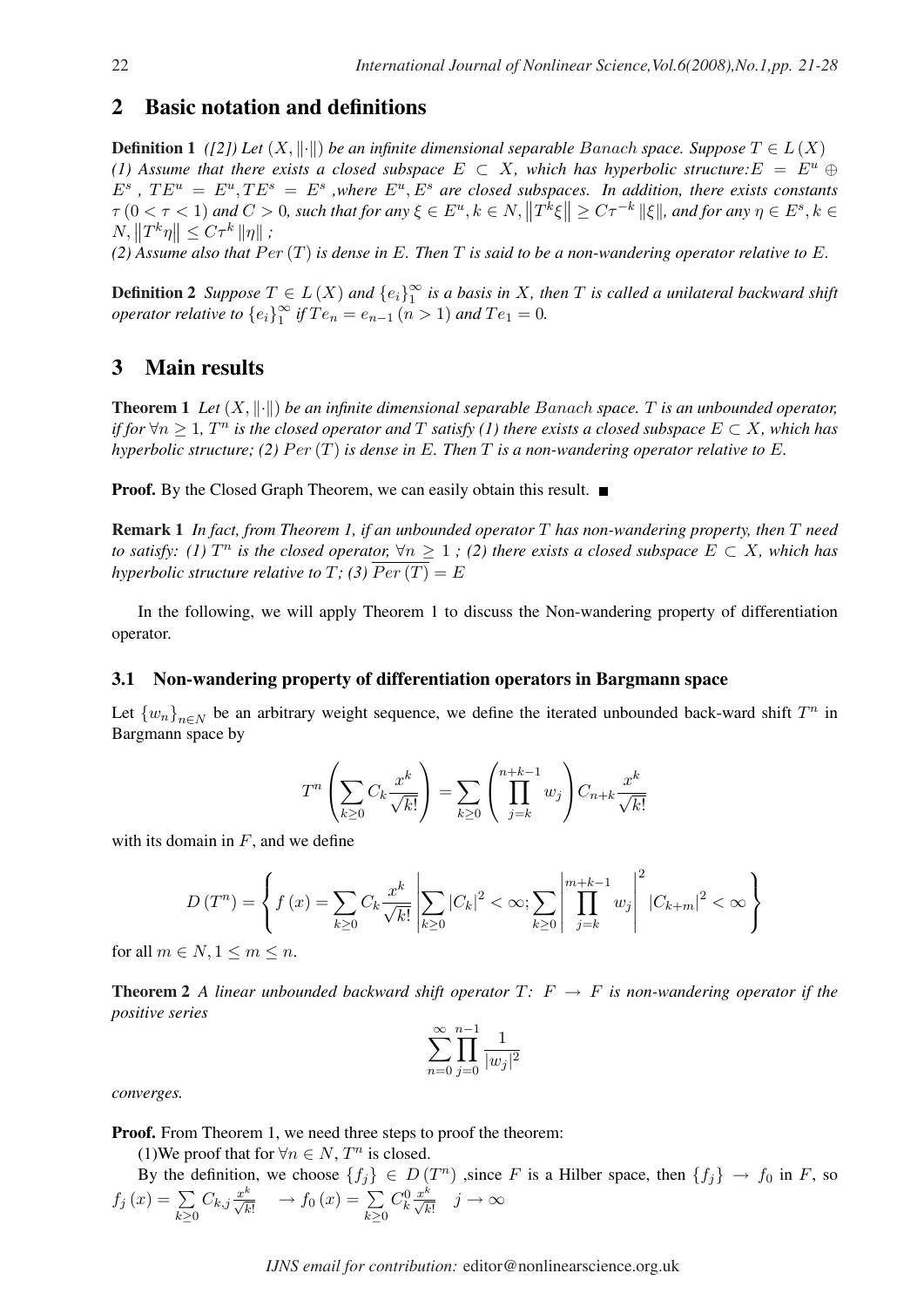$$
\Rightarrow \left(\prod_{j=k}^{n+k-1} w_j\right) C_{n+k,j} \to \left(\prod_{j=k}^{n+k-1} w_j\right) C_{n+k}^0,
$$

Let  $T^n f_j \to g_0$ , then  $g_0(x) = \sum$  $k\succeq0$  $\xi_k^0 \frac{x^k}{\sqrt{k!}}$ 

We can conclude that

$$
\xi_k^0 = \left(\prod_{j=k}^{n+k-1} w_j\right) C_{n+k}^0
$$

 $\frac{n-1}{\sqrt{2}}$  $j=0$ 

1

 $\frac{1}{|w_j|^2} \to 0$ , that is,  $\prod_{i=1}^n$ 

 $j=0$ 

 $w_j \to \infty$   $n \to \infty$ 

This proves that  $f_0 \in D$  (*T* <sup>n</sup>) and  $T^n f_0 = g_0$ . (2) Since the positive series  $\sum_{n=1}^{\infty}$  $n-1$ 1  $\frac{1}{|w_j|^2}$  converges, then

 $n=0$  $j=0$ We choose  $w_j$  is an increasing sequence.

For  $\forall \lambda \in C$ , let  $f_{\lambda}(x) = \sum$  $k\geq 0$  $\frac{k-1}{k-1}$  $j=0$ λ  $\overline{w_j}$  $\frac{x^k}{\sqrt{k!}}$ , then for ∀0 < *v* < 1 and *n* ∈ *N* large enough, we have  $|\lambda| \leq v |w_n|$ , so

$$
\sum_{k\geq 0} \prod_{j=0}^{k-1} \left| \frac{\lambda}{w_j} \right|^2 = \sum_{k=0}^n \prod_{j=0}^{k-1} \left| \frac{\lambda}{w_j} \right|^2 + \sum_{k=n+1}^\infty \prod_{j=0}^{k-1} \left| \frac{\lambda}{w_j} \right|^2
$$
  

$$
\leq \sum_{k=0}^n \prod_{j=0}^{k-1} \left| \frac{\lambda}{w_j} \right|^2 + \left( \frac{1}{1-v} \right) \prod_{j=0}^n \left| \frac{\lambda}{w_j} \right|^2 < \infty
$$

Thus we get  $f_{\lambda}(x) \in F$  and

$$
Tf_{\lambda}(x) = \sum_{k \ge 0} w_k \left( \prod_{j=0}^k \frac{\lambda}{w_j} \right) \frac{x^k}{\sqrt{k!}} = \lambda \sum_{k \ge 0} \left( \prod_{j=0}^{k-1} \frac{\lambda}{w_j} \right) \frac{x^k}{\sqrt{k!}} = \lambda f_{\lambda}(x)
$$

Therefore,  $f_{\lambda}(x)$  is the eigenvector corresponding to the eigenvalue  $\lambda$ , furthermore, by the arbitrarily of  $\lambda$ , we can construct the sets:

 $V_1 = {\lambda : |\lambda| > 1 \quad \lambda \in \delta_P(T)}$ 

 $V_2 = \{\lambda : 0 < |\lambda| < 1 \quad \lambda \in \delta_P(T)\}\$ , where  $\delta_p(T)$  is the spectrum of T.

Let  $E^u = span \{f_{\lambda}; \quad \lambda \in V_1\}$  for  $\forall \xi \in E^u$ , then  $\xi =$  $\approx$  $\sum_{i=1} \alpha_i f_{\lambda_i} =$  $\approx$  $i=1$  $\alpha_i$  $\overline{a}$  $k\geq 0$  $\overline{\phantom{a}}$  $k-1$  $j=0$  $\lambda_i$  $\overline{w_j}$ !<br>}  $\frac{x^k}{\sqrt{k!}}$  and for  $\forall k \in N$ , we have

$$
\left\|T^{k}\left(\xi\right)\right\| = \left\|T^{k}\left(\sum_{i=1}^{\infty} \alpha_{i} f_{\lambda_{i}}\right)\right\| = \left\|\sum_{i=1}^{\infty} \alpha_{i} \lambda_{i}^{k}\sum_{k\geq 0} \left(\prod_{j=0}^{k-1} \frac{\lambda_{i}}{w_{j}}\right) \frac{x^{k}}{\sqrt{k!}}\right\|
$$

$$
\geq \mu^{k}\left\|\sum_{i=1}^{\infty} \sum_{k\geq 0} \left(\prod_{j=0}^{k-1} \frac{\lambda_{i}}{w_{j}}\right) \frac{x^{k}}{\sqrt{k!}}\right\| = \mu^{k}\left|\xi\right|
$$
(1)

where  $\mu = \min \{ |\lambda_i| \mid \lambda_i \in V_1 \} > 1$ . Let  $\tau = \frac{1}{\mu}$  $\min \{|\lambda_i| \quad \lambda_i \in V_1\} > 1$ . Let  $\tau = \frac{1}{\mu}$ , then we can easily get  $0 < \tau < 1$ . So by (1) we have  $||T^k(\xi)||$  $\Vert = \Vert T^k \left( \sum_{i=1}^{\infty} \right)$  $\sum_{i=1} \alpha_i f_{\lambda_i}$  $\Big\| =$ ° ° °  $\approx$  $i=1$  $\alpha_i \lambda_i^k f_{\lambda_i}$  $\Big\| \geq \tau^{-k} |\xi|.$ 

Next, we will prove  $E^u$  is the invariant subspace of T.

*IJNS homepage:*http://www.nonlinearscience.org.uk/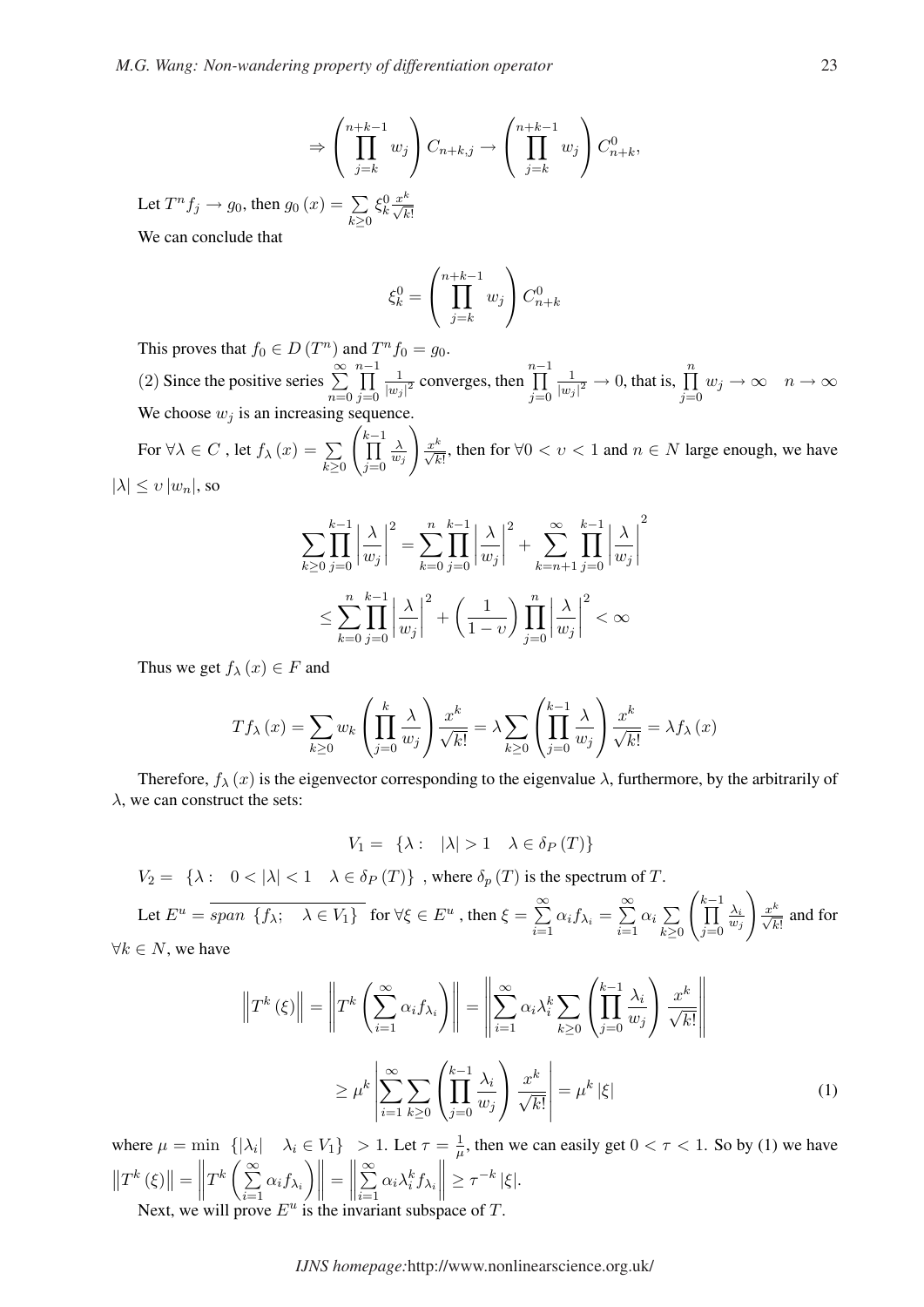.

Since for  $\forall \xi \in E^u$ , then  $\xi =$  $\approx$  $\sum_{i=1} \alpha_i f_{\lambda_i} = T$  $\approx$  $i=1$  $\alpha_i$  $\frac{\alpha_i}{\lambda_i} f_{\lambda_i} = TE^u \Rightarrow \xi \in TE^u$ , so  $E^u \subset TE^u$ . In the other hand, for  $\forall \eta \in TE^u$ , then there exists  $\varphi \in E^u \Rightarrow \varphi = \sum_{n=1}^{\infty}$  $\sum_{i=1} \beta_i f_{\lambda_i}$ , such that,  $\eta = T\varphi =$  $\approx$  $\sum_{i=1} \lambda_i \beta_i f_{\lambda_i} \in E^u.$ So we can get  $TE^u \subset E^u$ , therefore,  $TE^u = E^u$ . Similarly, let  $E^s = span \{f_{\lambda}; \lambda \in V_2\}$ , then  $TE^s = E^s$ , for  $\forall \eta \in E^s$ , we have  $\eta =$  $\approx$  $\sum_{i=1} \beta_i f_{\lambda_i} =$  $\approx$  $i=1$  $\beta_i$  $\overline{ }$  $k\geq 0$ **1**  $\frac{k-1}{k-1}$  $j=0$ λ  $w_j$  $\frac{x^k}{\sqrt{k!}}$ , so for  $\forall k \in N$  ,  $||T^k(\eta)||$  $\Vert =$  $\left\|T^k\left(\sum\limits_{i=1}^\infty\right.\right.$  $\sum_{i=1} \beta_i f_{\lambda_i}$  $\Big\} \Big\| =$  $\begin{array}{c} \parallel \\ \parallel \end{array}$  $\approx$  $i=1$  $\beta_i \lambda_i^k f_{\lambda_i}$  $\|\leq \tau^k |\eta|$  where

 $0 < \tau = \max \{ |\lambda_i| \mid \lambda_i \in V_2 \}$   $1$  and  $TE^s = E^s$ 

Let  $E = E^u \oplus E^s$ , then we can easily get E has hyperbolic structure.

(3) From the definition, we have  $T^n$   $\Big(\sum_{n=1}^{\infty}$  $k\geq 0$  $C_k \frac{x^k}{\sqrt{k!}}$  =  $\overline{ }$  $k\geq 0$  $n+k-1$  $j=k$  $w_j$ !<br>}  $C_{n+k} \frac{x^k}{\sqrt{k!}}$ , if T has the Nperiodic point, then we have  $\left( \right)$  $\frac{n+k-1}{L}$  $j=k$  $w_j$ !<br>}  $C_{n+k} = C_k, \forall k \geq 0$ , so for  $\forall l = 0, 1 \cdots n-1, k \geq 1$ , we have Ã !

 $C_{kn+l} = \left(\prod^{kn+l-1} \right)$  $j=l$ 1  $\frac{1}{w_j}$   $C_l$ , thus for  $\forall v \geq 0$   $n \geq v$  ,  $n \in N$ , we can construct v  $\frac{\infty}{\sim}$  $\int_0^{kn+v-1} 1$  $\mathbf{r}$  $\overline{x}$  $kn+v$ 

$$
g_{v,n}(x) = \frac{x^v}{\sqrt{v!}} + \sum_{k=1}^{\infty} \left( \prod_{j=v}^{k n + v - 1} \frac{1}{w_j} \right) \frac{x^{k n + v}}{\sqrt{(k n + v)!}}
$$

Since the series  $\sum_{n=1}^{\infty}$  $n=0$  $\frac{n-1}{\Gamma}$  $j=0$ 1  $\frac{1}{|w_j|^2}$  converges, then we have  $\sum_{k=1}^{\infty}$  $k=1$  $\frac{kn+v-1}{n}$  $j=v$ 1  $\frac{1}{w_j} < \infty$ , so, we get  $g_{v,n} \in F$  and

$$
T^{N}g_{v,n}(x) = T^{N}\left(\frac{x^{v}}{\sqrt{v!}} + \sum_{k=1}^{\infty} \left(\prod_{j=v}^{kn+v-1} \frac{1}{w_{j}}\right) \frac{x^{kn+v}}{\sqrt{(kn+v)!}}\right) = \frac{x^{v}}{\sqrt{v!}} + \sum_{k=1}^{\infty} \left(\prod_{j=v}^{kn+v-1} \frac{1}{w_{j}}\right) \frac{x^{kn+v}}{\sqrt{(kn+v)!}}.
$$

Thus  $g_{v,n}(x)$  is the N−periodic point of T.

Let  $E_0 = span\{g_{v,n}(x)\}\$ , in the following we will prove that  $E_0$  is dense on F.

Since for  $\forall f(x) \in F$ , let  $f(x) = \sum_{n=1}^{m}$  $v=0$  $C_v \frac{x^v}{\sqrt{v!}}$ , by the definition of Bargmann space, we have

$$
|C_v \prod_{j=0}^{v-1} w_j| < \infty.
$$

Suppose  $|C_v \prod_{i=0}^{v-1}$  $\left|\sum_{j=0}^{v-1} w_j\right| < 1$  , then there exists  $g(x) \in E_0$  and

$$
g(x) = \sum_{v=0}^{m} C_v g_{v,n}(x)
$$

so that

$$
||g - f|| = ||\sum_{v=0}^{m} C_v(g_{v,n}(x) - \frac{x^v}{\sqrt{v!}})|| = ||\sum_{v=0}^{m} (C_v \prod_{j=0}^{v-1} w_j) \sum_{k=1}^{\infty} (\prod_{j=0}^{kn+v-1} \frac{1}{w_j} \frac{x^k v + n}{\sqrt{(kn+v)!}}||
$$
  

$$
\leq \sum_{v=0}^{m} ||\sum_{k=1}^{\infty} (\prod_{j=0}^{kn+v-1} \frac{1}{w_j} \frac{x^k v + n}{\sqrt{(kn+v)!}}||
$$
 (2)

Furthermore, from the series  $\sum_{n=1}^{\infty}$  $n=0$  $n-1$  $j=0$ 1  $\frac{1}{|w_j|^2}$  converges, the there exists  $n \geq m$  such that for  $\forall \varepsilon > 0$ , we have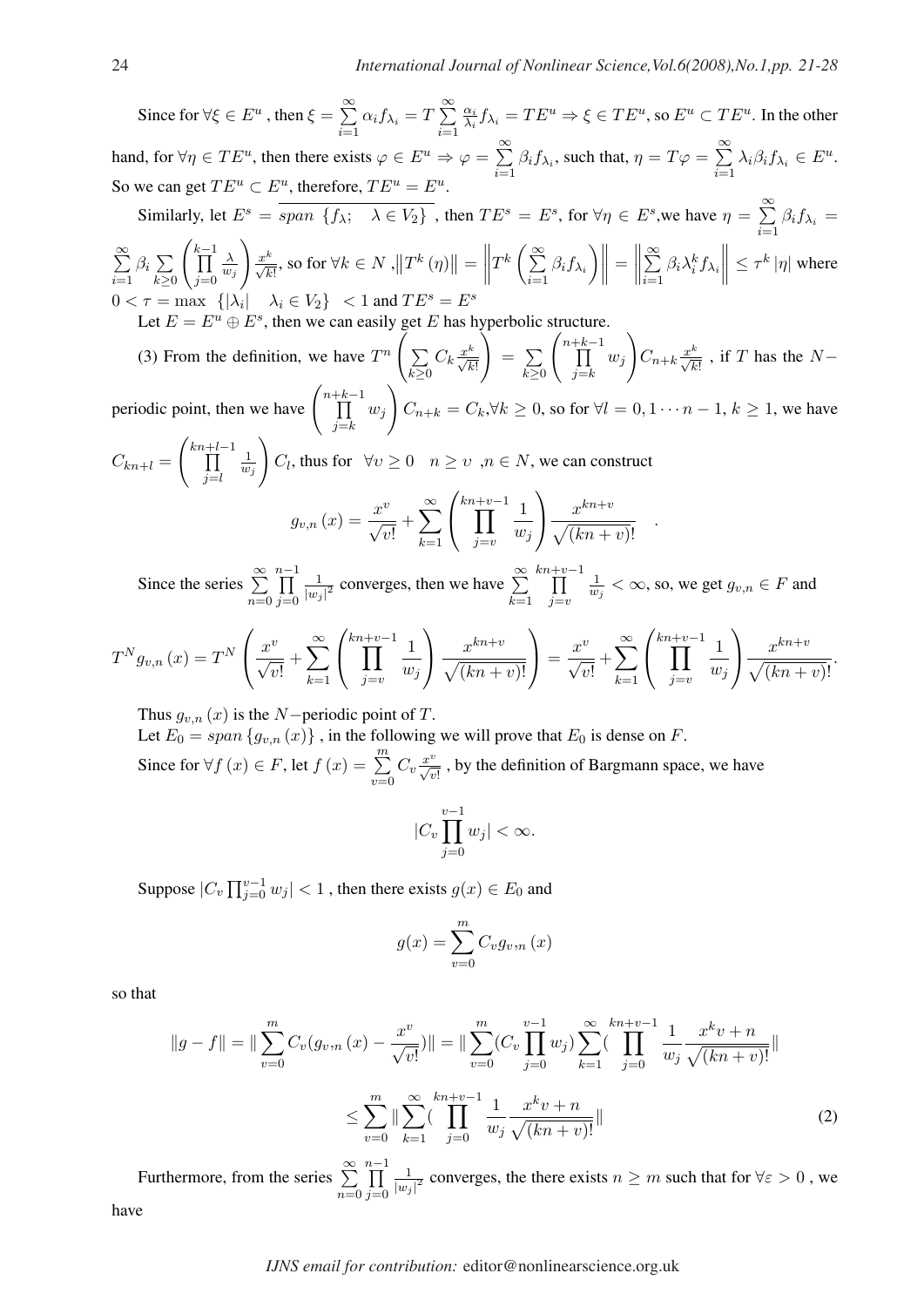$$
\sum_{k\geq n+1}(\prod_{j=0}^{k}\frac{1}{w_j}\varepsilon_k\frac{x^k}{\sqrt{k!}}\|<\frac{\varepsilon}{m+1}
$$

where  $\varepsilon_k$  taking values 0 or 1, so we can get when  $n \geq m$ , then  $(2) < \varepsilon$ . Therefore,  $E_0$  is dense on F.

**Theorem 3** The operator of differentiation  $D: f \rightarrow f'$  defined on

$$
\delta = \left\{ f \in F \left| f' \in F \right. \right\}
$$

*is the non-wandering operator on* F*.*

**Proof.** Since  $\frac{x^k}{\sqrt{k!}}$  is an orthonormal basis in F, then we have

$$
D\left(\frac{x^k}{\sqrt{k!}}\right) = k \cdot \frac{x^{k-1}}{\sqrt{k!}} = \sqrt{k} \frac{x^{k-1}}{\sqrt{(k-1)!}} = w_{k-1} \frac{x^{k-1}}{\sqrt{(k-1)!}}
$$

where  $w_k =$ √  $k+1,$ 

So, we can get the operator of differentiation  $D: f \rightarrow f'$  is the weighted backward shift operator, therefore,

$$
D\left(\sum_{k\geq 0} C_k \frac{x^k}{\sqrt{k!}}\right) = \sum_{k\geq 0} w_k C_{k+1} \frac{x^k}{\sqrt{k!}}, \quad w_k = \sqrt{k+1}
$$

so the series

$$
\sum_{n=0}^{\infty} \prod_{j=0}^{n-1} \frac{1}{|w_j|^2} = \sum_{n=0}^{\infty} \prod_{k=0}^{n-1} \frac{1}{k+1}
$$

converges in F, thus by the Theorem 2, we have D is the non-wandering operator on F.  $\blacksquare$ 

## 3.2 Non-wandering property of differentiation operators in Hardy space

Denote Hardy space as  $H^2$ , then

$$
H^{2} = \{ f \in H (D) : ||f|| < \infty \}
$$

where D is the unit disk which centers at zero and  $H(D)$  is made of all the analytic function which defined in D. Suppose  $f(x) \in H(D)$ , then we have  $f(x) = \sum_{n=0}^{\infty}$  $n=0$  $\overline{f(n)}x^n$ 

**Lemma 4** *([8]) For each positive integer n, the operator*  $D^n$  *is the closed operator on its domain*  $\varepsilon_r =$  $f \in H^2$ ;  $f^{(n)} \in H^2$  .

**Theorem 5** *The operator* D *of differentiation defined on*  $\varepsilon$  = n  $f \in H^2$  $\left|f\right| \in H^2$ o  $of H<sup>2</sup> by D: f \rightarrow f'$  is *the non-wandering operator.*

**Proof.** Since D is the chaotic operator on  $\varepsilon$ (see[8]), so D has the dense set of periodic points on  $\varepsilon$ . Thus, from Theorem 1, we only need to construct the hyperbolic structure.

In the following, we will construct the hyperbolic structure.

Firstly, we pick a weighted sequence  $(w_i)$  on the unit disk. Suppose  $(w_i)$  is the decreasing sequence which satisfy:

 $1 > w_1 > w_2^> \dots > 0$  and  $\lim_{n \to \infty} w_n = 0$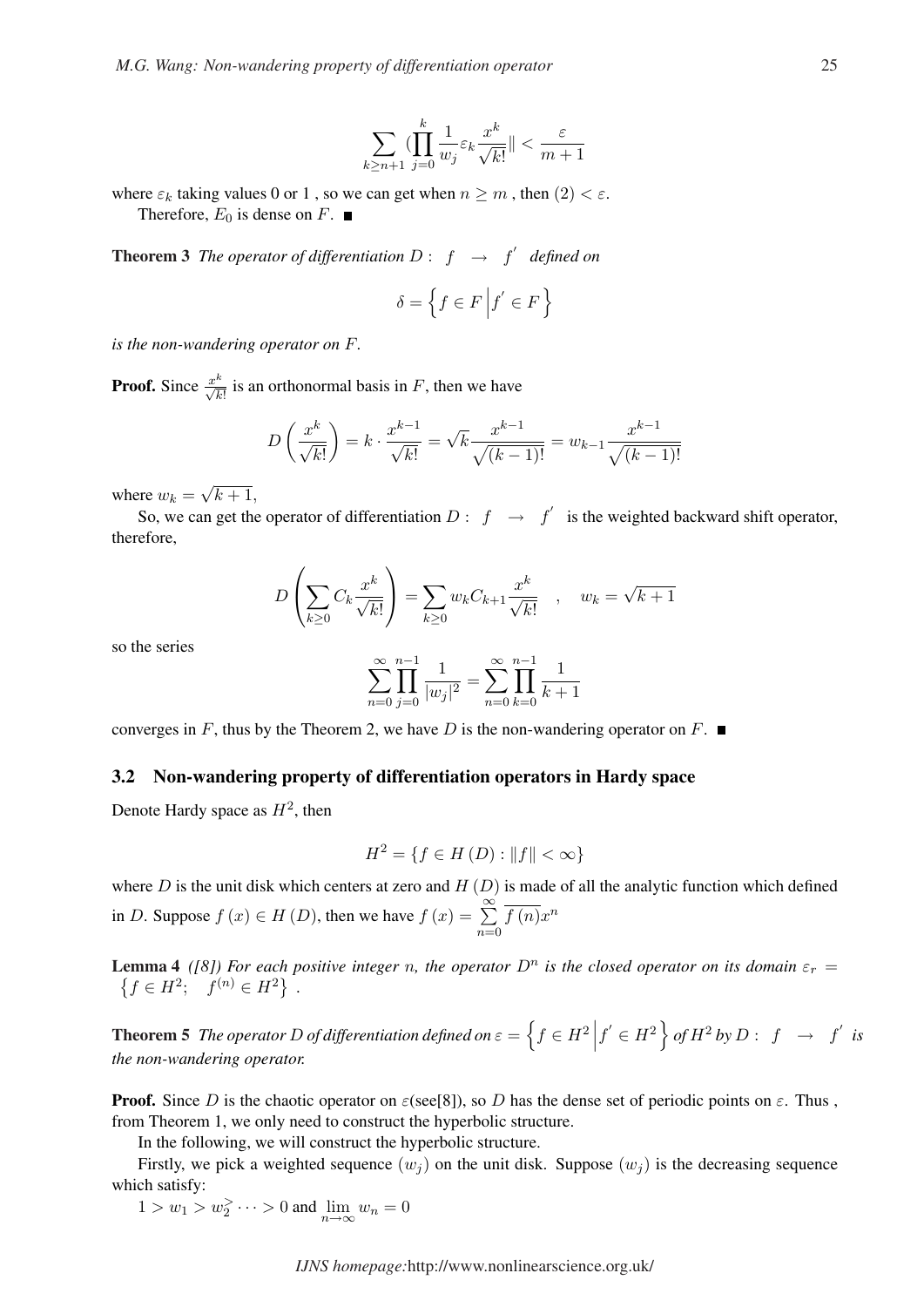Let  $r_n = \frac{1}{n}$  $\overline{n}$ !  $\frac{n}{\Box}$  $i=1$ 1  $\frac{1}{w_i}$ ,  $n \geq 1$ , we construct  $\varepsilon = \{f(x): f(x) =$  $\approx$  $n=0$  $a_n x^n$  } and define  $||f|| =$  $\int \frac{\infty}{2} |a_n|^2$  $r_n^2$  $\sqrt{\frac{1}{2}}$  $< \infty$ .

 $n=0$  <sup>n</sup> /<br>It is simple to check that  $\varepsilon$  is a Hilbert space having norm  $\|\cdot\|$  and orthonormal basis  $e_n = r_n x^n$ .  $\frac{n}{\Box}$  $\frac{n}{\Box}$ 

Since  $De_n = D(r_n x^n) = nr_n x^{n-1} = n \cdot \frac{1}{n}$  $\overline{n}$ !  $i=1$ 1  $\frac{1}{w_i}x^{n-1} = \frac{1}{(n-1)}$  $(n-1)!$  $i=1$ 1  $\frac{1}{w_i}x^{n-1} = \frac{1}{w_i}$  $\frac{1}{w_n}e_{n-1}$ , so, the operator of differentiation D is the weighted backward shift operator

For  $\forall \lambda_i \in C$ , we construct  $f_{\lambda_i}(x) = \sum_{i=1}^{\infty}$  $n=0$  $\frac{n-1}{\Box}$  $i=0$  $\lambda_i w_i e_n$ , then  $\lambda_i w_i \to 0$   $n \to \infty$ , So, when *n* large enough, we have ° ° °  $\approx$  $n-1$  $\lambda_i w_i$  $\left\| < \infty$ ,so  $f_{\lambda_i}(x) \in \varepsilon$  and

$$
Df_{\lambda_i}(x) = \sum_{n=0}^{\infty} \frac{1}{w_n} \prod_{i=0}^{n} \lambda_i w_i e_n = \lambda_i \sum_{n=0}^{\infty} \prod_{i=0}^{n-1} \lambda_i w_i e_n = \lambda f_{\lambda_i}(x)
$$

Therefore,  $f_{\lambda_i}(x)$  is the eigenvector corresponding to the eigenvalue  $\lambda_i$ . So we can construct

$$
E^{u} = \overline{span} \{ f_{\lambda_{i}}(x) : \quad |\lambda_{i}| > 1 \}
$$
  
For  $\forall \xi \in E^{u}$ , then  $\xi = \sum_{i=1}^{\infty} \alpha_{i} f_{\lambda_{i}} = \sum_{i=1}^{\infty} \alpha_{i} \sum_{n=0}^{\infty} \prod_{i=0}^{n-1} \lambda_{i} w_{i} e_{n}$  and for  $\forall k \in N$ , we have  

$$
||D^{k}(\xi)|| = ||D^{k} \left( \sum_{i=1}^{\infty} \alpha_{i} f_{\lambda_{i}} \right) || = ||\sum_{i=1}^{\infty} \alpha_{i} \lambda_{i}^{k} \sum_{n=0}^{\infty} \prod_{i=0}^{\infty} \lambda_{i} w_{i} e_{n} ||
$$

$$
\geq \mu^{k} |\xi|
$$

where  $\mu = \min \{|\lambda_i| > 1\}$ , let  $\tau = \frac{1}{\mu}$  $\frac{1}{\mu}$  , then  $0 < \tau < 1$ , so we get

$$
\left\| D^{k}(\xi) \right\| = \left\| D^{k} \left( \sum_{i=1}^{\infty} \alpha_{i} f_{\lambda_{i}} \right) \right\| = \left\| \sum_{i=1}^{\infty} \alpha_{i} \lambda_{i}^{k} \sum_{n=0}^{\infty} \prod_{i=0}^{\infty} \lambda_{i} w_{i} e_{n} \right\| \geq \tau^{-k} |\xi|
$$

Next, we prove  $E^u$  is the invariant subspace of D.

For  $\forall \eta \in E^u$ , then  $\xi =$  $\approx$  $\sum_{i=1} \alpha_i f_{\lambda_i} = D$  $\approx$  $i=1$  $\alpha_i$  $\frac{\alpha_i}{\lambda_i} f_{\lambda_i} = DE^u \Rightarrow \xi \in DE^u.$ 

So  $E^u \subset DE^u$ , otherwise, for  $\forall \eta \in DE^u$ , there exists  $\varphi \in E^u \Rightarrow \varphi = \sum_{n=1}^{\infty}$  $\sum_{i=1} \beta_i f_{\lambda_i}$  such that  $\eta = D\varphi =$  $\approx$  $\sum_{i=1} \lambda_i \beta_i f_{\lambda_i} \in E^u$ , thus  $DE^u \subset E^u$ , therefore,  $DE^u = E^u$ .

$$
\sum_{i=1}^{\lambda}
$$

Similarly, let 
$$
E^s = \overline{span \cdot \{f_{\lambda_i}(x) : |\lambda_i| < 1\}}
$$
  
\nFor  $\forall \eta \in E^s$ , then  $\eta = \sum_{i=1}^{\infty} \beta_i f_{\lambda_i} = \sum_{i=1}^{\infty} \beta_i \sum_{n=0}^{\infty} \prod_{i=0}^{n-1} \lambda_i w_i e_n$  and for  $\forall k \in N$   
\n
$$
\left\| D^k(\xi) \right\| = \left\| D^k \left( \sum_{i=1}^{\infty} \alpha_i f_{\lambda_i} \right) \right\| = \left\| \sum_{i=1}^{\infty} \alpha_i \lambda_i^k \sum_{n=0}^{\infty} \prod_{i=0}^{\infty} \lambda_i w_i e_n \right\| \le \tau^k |\xi|,
$$

where  $\tau = \max_{i=1 \cdots n} \{ |\lambda_i| < 1 \}, 0 < \tau < 1$  and  $DE^s = E^s$ .

Let  $E = E^u \oplus E^s$ , then E has hyperbolic structure.

Theorem 6 *If* ∂U *is the boundary of the open unit disk* U *and if* g *is a nonconstant analytic function for which*  $g(U) \cap \partial U \neq \emptyset$ , then the operator  $T : f \to g(D)$  f is the non-wandering operator on  $H^2$ .

**Proof.** Since  $g(U) \cap \partial U \neq \phi$ , then there exists  $x_0 \in U$  such that  $|g(x_0)| = 1$ , furthermore, since g is nonconstant and analytic on U, there exists  $0 < \varepsilon < \frac{1-|x_0|}{4}$  so that the sets  $V_1$ ,  $V_2$  and  $V_3$  given by

$$
V_1 = \{\lambda; \quad |\lambda - x_0| < \varepsilon \quad |g(\lambda)| < 1\}
$$

 $n=0$ 

 $i=0$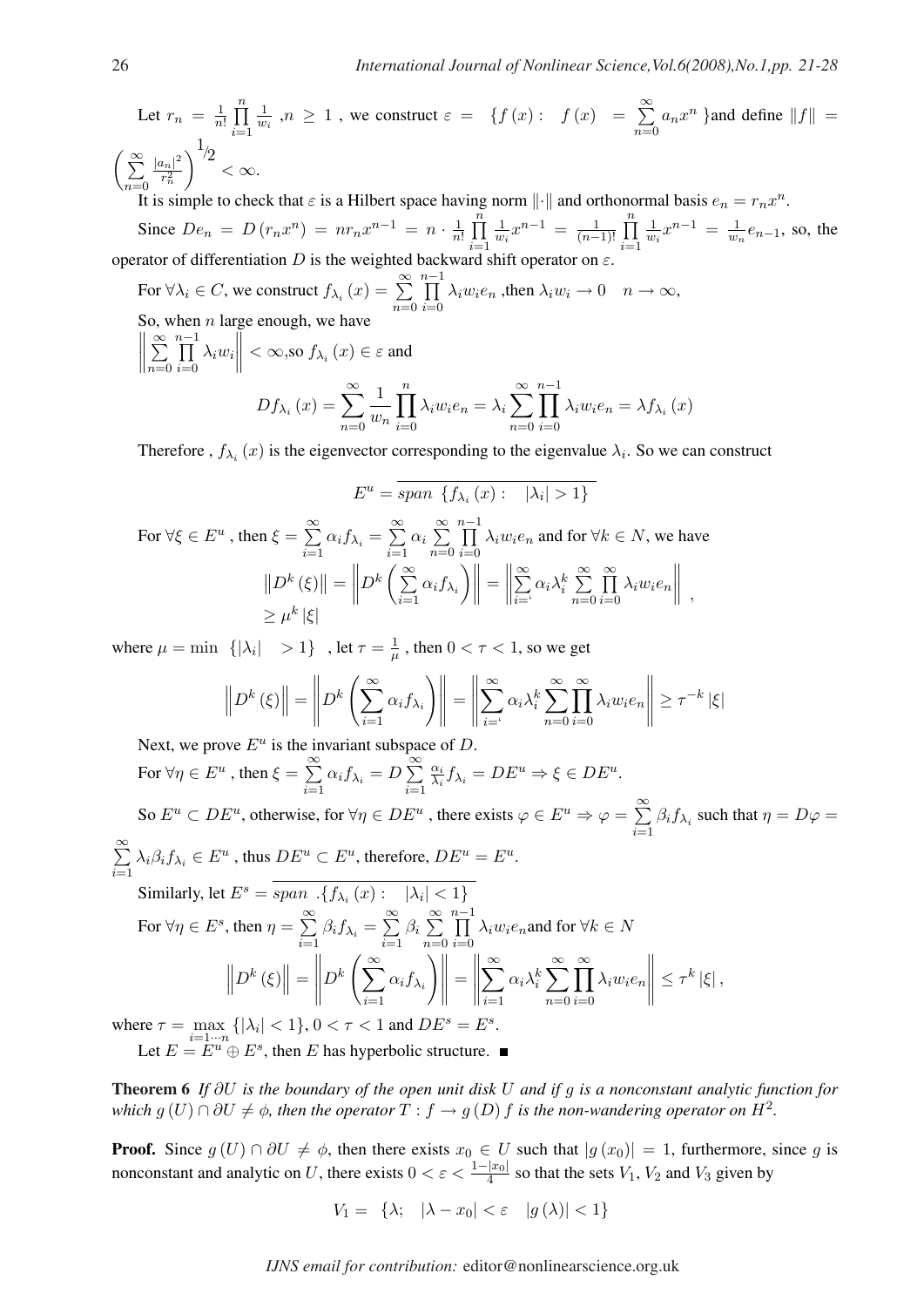$$
V_2 = \{\lambda; \quad |\lambda - x_0| < \varepsilon \quad |g(\lambda)| > 1\}
$$

and

$$
V_3 = \{ \lambda \in U; \quad \exists n \ge 1 \qquad s.t. \quad g(\lambda)^n = 1 \}
$$

are nonempty open subsets of U. Next, let  $\tau = |x_0| + 2\varepsilon$ , and pick a sequence of posive numbers  $(w_n)$  with  $1 > w_1 > w_2^> \cdots > \tau$  and  $\lim_{n \to \infty} w_n = \tau$ .

Also, let  $r_0 = 1$  and  $r_n = \frac{1}{n}$  $\overline{n}$ !  $\frac{n}{\Box}$  $i=1$  $w_i$   $(n \ge 1)$ . We consider the space  $\varepsilon$  of analytic functions on U of the form  $f(z) = \sum_{n=0}^{\infty}$  $n=0$  $a_n z^n$  that satisfy

$$
||f|| = \left(\sum_{n=0}^{\infty} \frac{|a_n|^2}{r_n^2}\right)^{1/2} < \infty.
$$

It is simple to check that  $\varepsilon$  is a Hilbert space having norm  $\|\cdot\|$  and orthonormal basis  $e_n = r_n x^n$ .

Since  $De_n = D(r_n x^n) = nr_n x^{n-1} = n \cdot \frac{1}{n}$  $\overline{n}$ !  $\frac{n}{\Box}$  $i=1$  $w_i x^{n-1} = \frac{1}{(n-1)}$  $(n-1)!$  $\frac{n}{\Box}$  $i=1$  $w_i x^{n-1} = w_n e_{n-1}$ , so the operator of differentiation D is the weighted backward shift operator on  $\varepsilon$ . Since  $||D|| = \sup$  $\sup_{n\geq 1} (w_n) = w_1 <$ 1, and furthermore, g is analytic, so  $g(D)$  is an absolutely convergent power series in  $\overline{D}$ , and hence the operator  $T: f \to g(D)$  f is bounded on  $\varepsilon$ . Also, notice that for each  $|\lambda| < \tau$ , we have  $e^{\lambda x} \in \varepsilon$  and is an eigenfunction of T with eigenvalue  $g(\lambda)$ . Let  $E^s = \frac{span(e^{\lambda x}; \lambda \in V_1)}{span(e^{\lambda x}; \lambda \in V_1)}$ , then we have  $TE^s = E^s$ and for  $\forall \xi \in E^s$  then  $\xi =$  $\frac{n}{2}$  $i=1$  $\alpha_i e^{\lambda_i x}$ ° ° °  $\left| {}\right|$ °  $\frac{1}{2}$ °  $\frac{1}{2}$  $\frac{n}{\sqrt{2}}$  $\overline{a}$ ´ °  $\left| \right|$ |ξ|

$$
\left\|T^{k}\left(\xi\right)\right\| = \left\|T^{k}\sum_{i=1}^{n}\alpha_{i}e^{\lambda_{i}x}\right\| = \left\|\sum_{i=1}^{n}\alpha_{i}\left(g\left(\lambda\right)^{k}\right)e^{\lambda_{i}x}\right\| \leq \tau^{k} \left\|\xi\right\|
$$

where  $0 < \tau = \max_{i=1 \cdots n} |g(\lambda_i)| < 1$ .

Similarly, let  $E^u = \overline{span(e^{\lambda x}; \quad \lambda \in V_2\}}$ , then  $TE^u = E^u$  and for  $\forall \eta \in E^u \quad \eta = \sum_{n=1}^{\infty}$  $i=1$  $\beta_i e^{\lambda_i x}$  ||T<sup>k</sup> (η)  $\parallel$  =  $\left\| \begin{array}{cc} n & 0 \\ n & 0 \end{array} \right\}$  $\left\|T^k\sum_{i=1}^n\right\|$  $i=1$  $\left\| \beta_i e^{\lambda_i x} \right\| = \left\| \sum_{i=1}^n \right\|$  $\beta_i\left(g\left(\lambda\right)^k\right)e^{\lambda_i x}\Big\| \geq \tau^{-k}\left|\eta\right|$  , where  $\mu=\min_{i=1\cdots n}\left|g\left(\lambda_i\right)\right|>1$  ,  $0<\tau=\frac{1}{\mu}<1$  . Let  $E = E^u \oplus E^s$ , then E has hyperbolic structure.

Finally we prove that the periodic points of  $T$  are dense on  $E$ .

We consider  $V_3 = \{\lambda \in U; \exists n \geq 1$ s.t.  $g(\lambda)^n = 1$ , then there exists the accumulation point of  $\lambda$  in  $U$ .

Denote  $E_0 = span \{e^{\lambda_i x}; \quad \lambda_i \in V_3\}$ , then  $E_0$  is set which made of all the periodic points of  $g(D)$ . So, we can get  $E_0$  is dense in  $H^2$ , otherwise,  $E_0$  is not dense in  $H^2$ , then by  $H - B$  Theorem, there exists So, we can get  $E_0$  is dense in  $H^2$ , otherwise,  $E_0$  is not dense in  $H^2$ , then by  $H - B$  Theorem, there exists  $\varphi \in (H^2)^* = H^2$ , for  $\forall x \in E_0$ , we have  $\langle \varphi | x \rangle = 0$ , so for  $\forall x \in E_0$ ,  $g_{\varphi}(\lambda) = \langle \varphi | x \rangle = 0$ , furthermore, there exists the accumulation point of  $\lambda$  in U and  $g_{\varphi}(\lambda)$  is analytic on U, so  $g_{\varphi}(\lambda) \equiv 0$  on U. Thus it is contrary to the condition.  $\blacksquare$ 

### Acknowlegement

The author would like to express great gratitude to Professor Lixin Tian of Nonlinear Scientific Research Center of Jiangsu University for useful discussions and valuable suggestions.

### References

[1] Godefroy G, Shapiro J H: Operators with dense, invariant cyclic vector manifolds. *J.Funct Anal*.98:229- 269(1991)